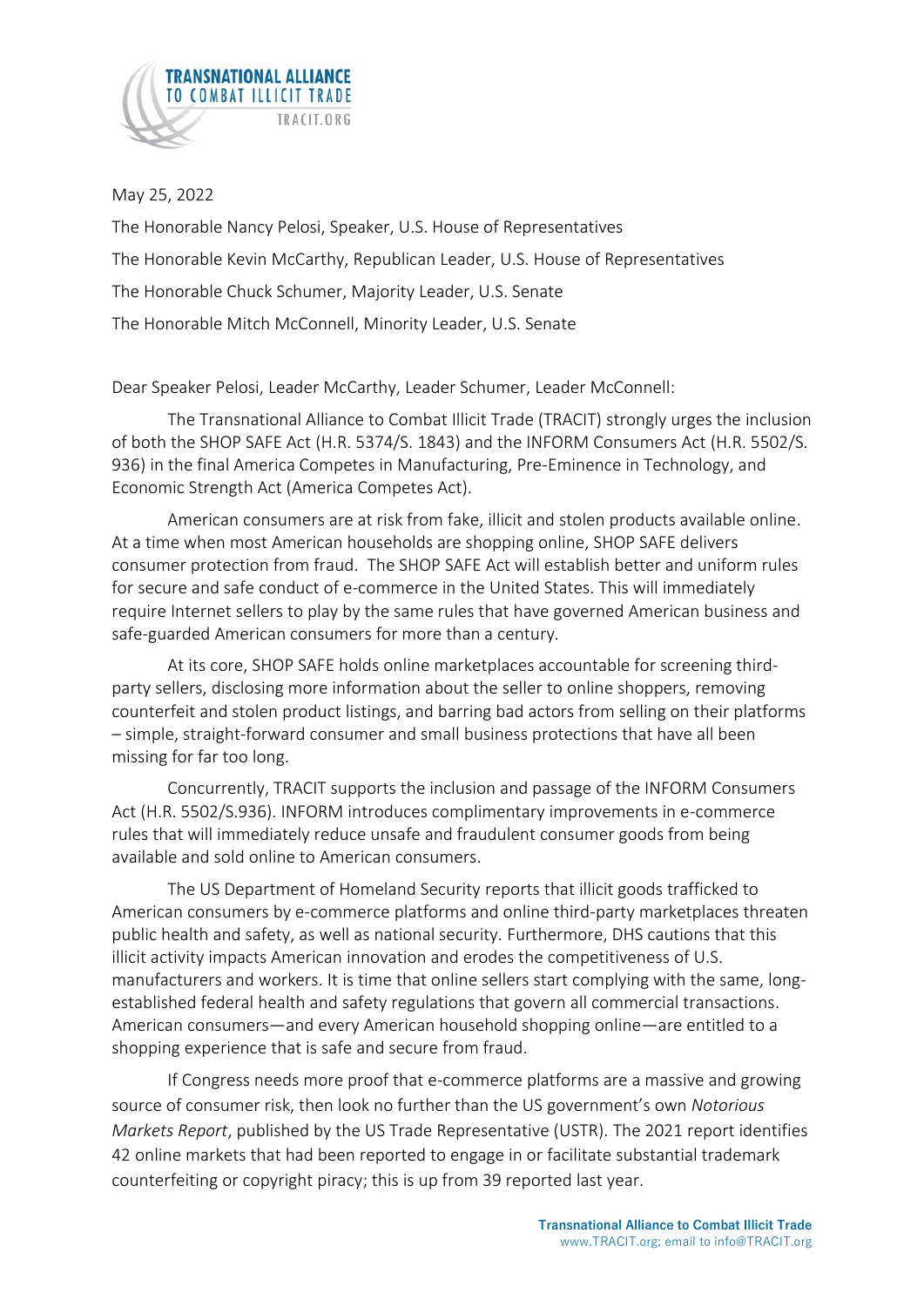USTR has been publishing the list since 2016, and it is getting longer, not shorter. Essentially, all the world's major platforms have made an appearance at one time or another. Even Amazon was on the list last year. The USTR report states that the greatest risk of importation of counterfeit and pirated goods, harming both US content creators and US consumers, is posed *not* by foreign flea markets or dark web sites but by inadequate policies and inadequate action by e-commerce companies that market and sell foreign products to American consumers.

Considering the decision Congress faces to adopt the America Competes Act, the main takeaway from the USTR report is that better and more uniform rules for secure and safe conduct of e-commerce are needed now. The America Competes Act contains just those provisions, embodied in the SHOP SAFE and INFORM Consumer Acts. These bipartisan, bicameral bills have already been vetted by Congress and scrutinized in hearings and stakeholder roundtables. They've been circulated, edited and strengthened enough times that they accommodate concerns from large and smaller ecommerce platforms, small businesses and brand owners.

Under the new rules that you can deliver, the real burden for providing greater information and transparency will fall on the third-party sellers from other countries, such as all those sellers from China which is the source of 85% of counterfeits entering this country, according to DHS.

We urge you to move forward with both of these critical consumer protections bill within The America Competes Act.

Sincerely,

z P. Hard

Jeffrey Hardy, Director-General Transnational Alliance to Combat Illicit Trade

## References

- USTR report: [https://ustr.gov/about-us/policy-offices/press-office/press](https://ustr.gov/about-us/policy-offices/press-office/press-releases/2022/february/ustr-releases-2021-review-notorious-markets-counterfeiting-and-piracy)[releases/2022/february/ustr-releases-2021-review-notorious-markets-counterfeiting-and](https://ustr.gov/about-us/policy-offices/press-office/press-releases/2022/february/ustr-releases-2021-review-notorious-markets-counterfeiting-and-piracy)[piracy](https://ustr.gov/about-us/policy-offices/press-office/press-releases/2022/february/ustr-releases-2021-review-notorious-markets-counterfeiting-and-piracy)
- DHS report[: https://www.dhs.gov/sites/default/files/publications/20\\_0124\\_plcy\\_counterfeit](https://www.dhs.gov/sites/default/files/publications/20_0124_plcy_counterfeit-pirated-goods-report_01.pdf)[pirated-goods-report\\_01.pdf](https://www.dhs.gov/sites/default/files/publications/20_0124_plcy_counterfeit-pirated-goods-report_01.pdf)

## About TRACIT

The Transnational Alliance to Combat Illicit Trade [\(TRACIT\)](http://www.tracit.org/) is an independent, private sector initiative to mitigate the economic and social damages of illicit trade by strengthening government enforcement mechanisms and mobilizing businesses across sectors most impacted by illicit trade.